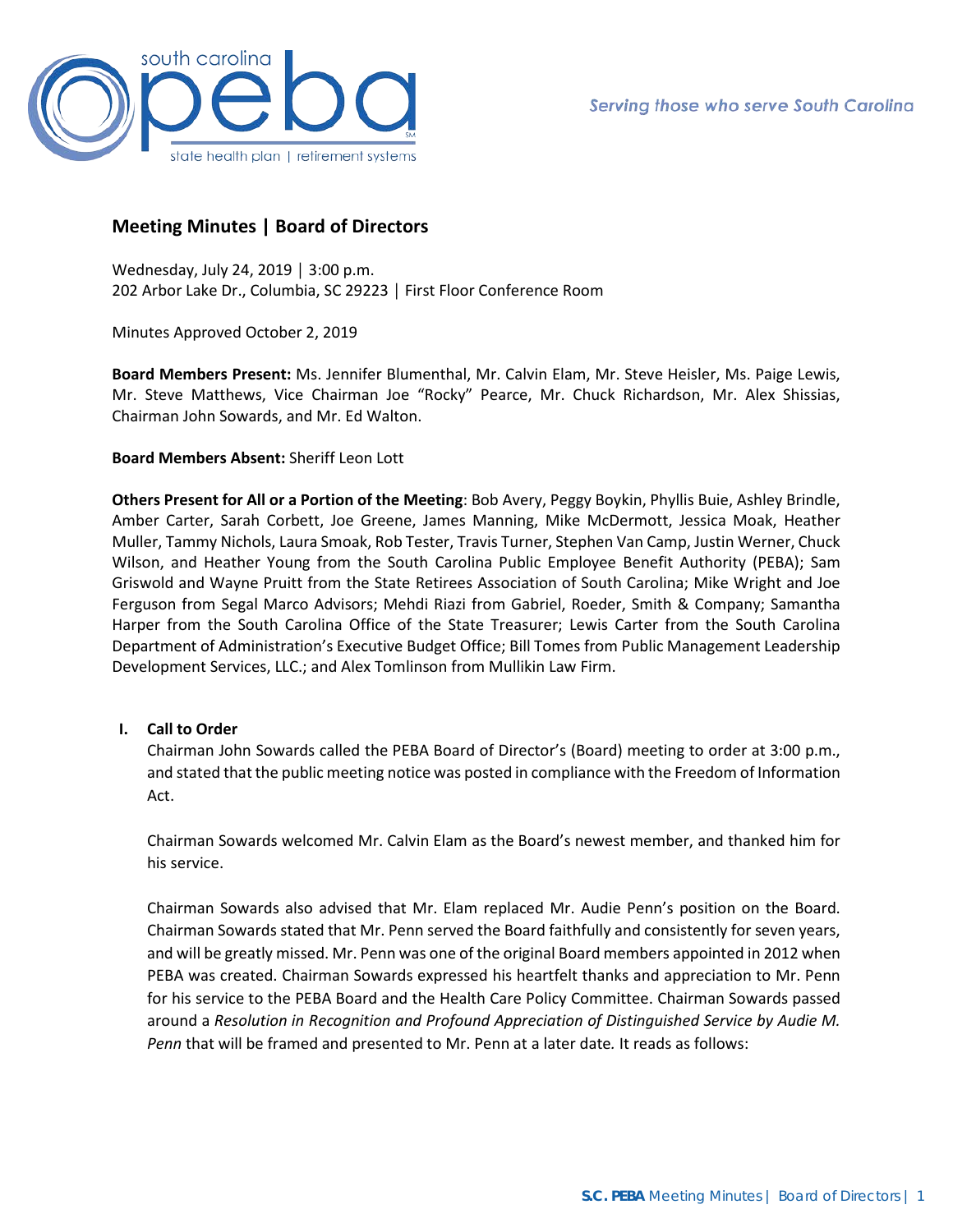"WHEREAS, for seven years Mr. Penn served honorably, faithfully, and with great distinction as a member of the Board of Directors for the South Carolina Public Employee Benefit Authority;

WHEREAS, as a member of the first Board of Directors for the South Carolina Public Employee Benefit Authority, Mr. Penn provided outstanding leadership and guidance in the successful creation and launch of the state agency responsible for providing retirement and insurance benefits for South Carolina public employees, retirees and their families;

WHEREAS, Mr. Penn worked tirelessly to advance the cause of providing sustainable retirement and insurance benefits to hundreds of thousands of South Carolina public employees, retirees, and their families;

WHEREAS, as a member of the Health Care Policy Committee, Mr. Penn made significant and profound contributions to the design and management of the state's health insurance plans;

NOW, THEREFORE, BE IT RESOLVED that the Board of Directors of the South Carolina Public Employee Benefit Authority hereby expresses its deep gratitude and appreciation for the distinguished and faithful service of Mr. Audie M. Penn as a member of the Board of Directors of the South Carolina Public Employee Benefit Authority. The Board thanks Mr. Penn for a job well done."

Chairman Sowards made a motion, which was seconded by Mr. Steve Heisler, and passed unanimously, to adopt the Resolution for Mr. Penn as presented.

# **II. Approval of Meeting Minutes- March 6, 2019 and April 24, 2019**

It was noted that the March 6, 2019, and April 24, 2019, Board meeting minutes were approved as presented.

### **III. OPEB Actuarial Valuation**

Mr. Travis Turner, PEBA's Chief Financial Officer, introduced Mr. Mehdi Riazi from Gabriel, Roeder, Smith & Company, to present an update regarding Other Post-Employment Benefits (OPEB) valuation which includes the Retiree Health Insurance and the Long Term Disability Plan (LTD). Mr. Riazi explained that the OPEB valuation only satisfies an accounting requirement, and there is no requirement to prefund the Plan.

 Mr. Riazi reviewed Plan accounting changes as a result of Governmental Accounting Standards Board (GASB) 74, which requires the use of a discount rate based on the yield of high-quality 20-year municipal bonds, and employer reporting changes as a result of GASB 75, which requires all participating employers to recognize a share of the unfunded actuarial accrued liability (UAAL) of OPEB on their financial statements.

Mr. Riazi provided a funding overview of the OPEB plan, including historical and projected employer payroll surcharge amounts, and retiree medical insurance premium amounts

Mr. Riazi concluded his presentation by stating that the LTD Fund has over a 90 percent funded ratio.

#### **IV. Strategic Plan Update**

Ms. Sarah Corbett, Chief Operating Officer, presented an update to the 2019-2021 Strategic Plan, and previewed a proposed new format that will be presented to the Board for approval at the October Board Retreat. Ms. Corbett stated that the updated Strategic Plan will incorporate four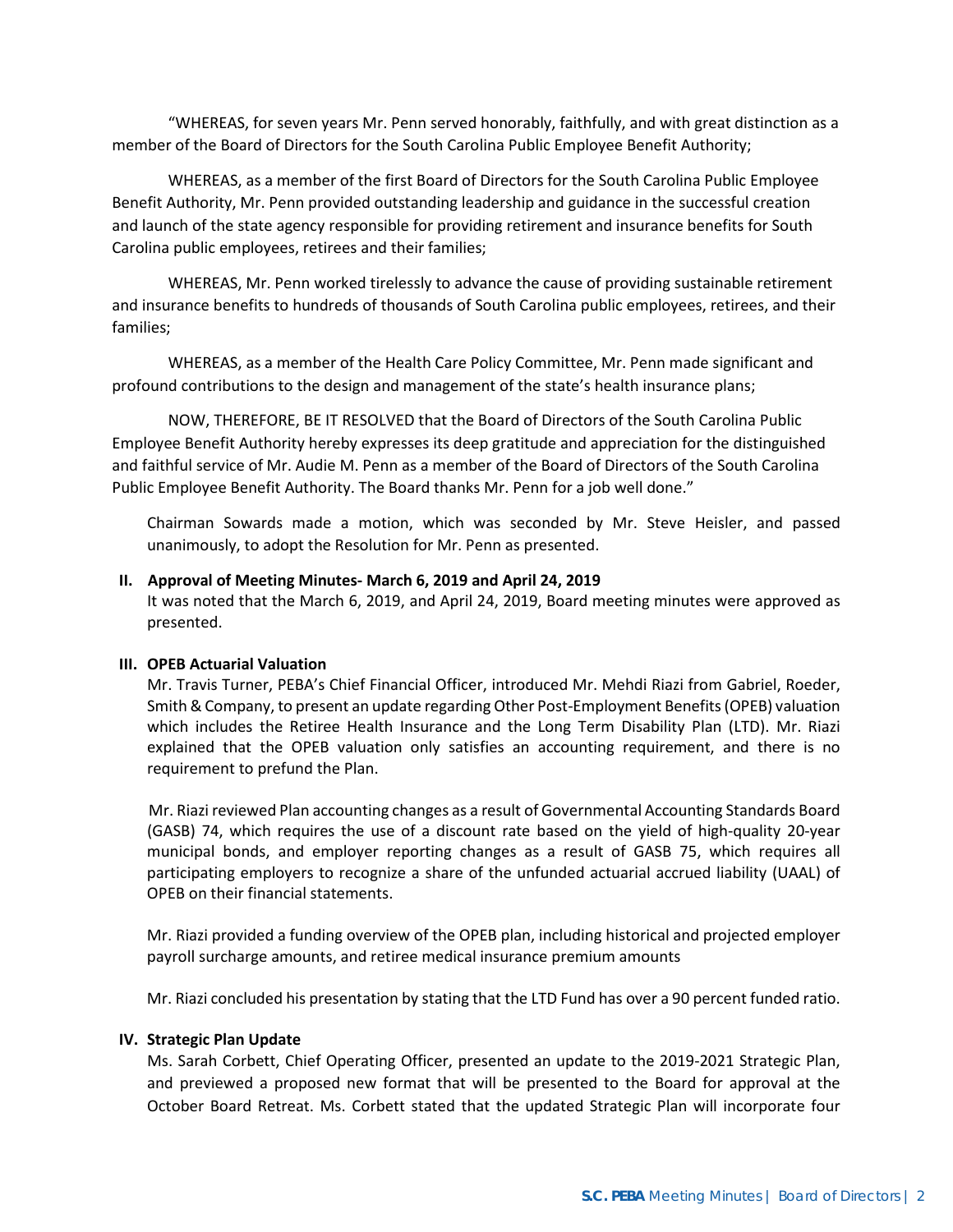different documents including the 2019-2021 Strategic Plan; 2019-2021 Strategic Staff Actions, FY 2019 Completed Strategic Staff Actions, and 2019-2021 Strategic Key Measures.

# **V. Committee Reports**

# **A. Finance, Administration, Audit and Compliance (FAAC) Committee**

Mr. Steve Matthews reported that the FAAC Committee met earlier in the morning, and received a presentation on PEBA's CEM Pension Administration Benchmarking Results for Fiscal Year 2018. Mr. Matthews stated that PEBA's total pension administration cost was significantly below the peer average. Cost trend increased by 3.4 percent, primarily due to building renovations and increased consultant fees, but is still well below the peer universe. Mr. Matthews advised that PEBA's total service score was 77, which is slightly below the peer median of 82.

Mr. Matthews advised that Mr. John Page, Director of Internal Audit, provided the PEBA internal audit reports including:

- A. Internal Audit Report 2019- 1 Retirement Member Access
- B. Internal Audit Plan Status Report

Mr. Matthews presented the annual agency budget report, and advised that PEBA's fiscal year 2021 total authorized budget request is \$42,030,091, which includes an additional budget authorization of \$10 million of reoccurring funds for PEBA's IT modernization project, peba:connect. This additional budget authorization was approved in fiscal years 2018, 2019, and 2020. Mr. Matthews explained that PEBA's General Fund appropriations are pass through appropriations only, and are not used for PEBA's operating expenses. Mr. Matthews added that General Funds for statewide contributions were added in fiscal year 2016, with the termination of the Budget and Control Board.

Mr. Matthews advised that the FAAC Committee made a motion to recommend that the full Board accept the proposed fiscal year 2021 agency budget effective July 1, 2020. Chairman Sowards stated that a Committee motion does not require a second. The motion passed unanimously.

Mr. Matthews stated that PEBA Board of Directors Bylaws requires a review of the bylaws every three years, and the FAAC Committee must review the Board's governance documents to determine compliance with the documents, and to determine whether any changes to the governing documents are required. The governance documents reviewed included:

- PEBA Board Bylaws
- PEBA Board Ethics and Conflicts-of-Interest Policy
- PEBA Board Continuing Education Policy
- PEBA Board Travel Policy
- PEBA Board Conference Event Attendance Policy
- PEBA Executive Director Emergency Succession Plan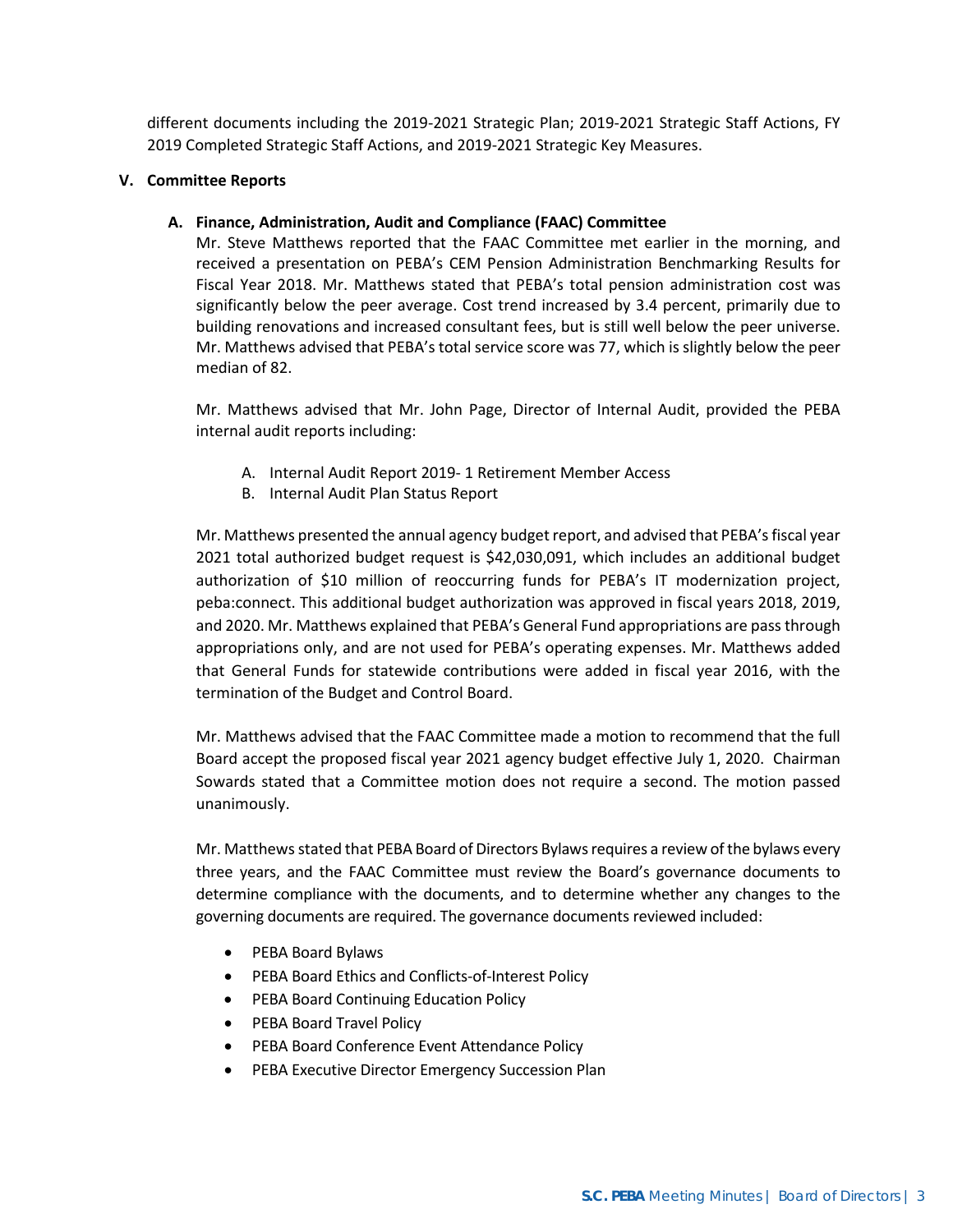• Resolution Reserving Certain Powers to the PEBA Board and Delegating Powers to the Executive Director

It was noted that staff and the Committee reviewed all governance documents listed above, and determined that no action was needed at this time except for updating the Resolution Reserving Certain Powers to the PEBA Board and Delegating Powers to the Executive Director. Mr. Matthews stated that the current version adopted in 2015, references Act 278 of 2012 for the legal authority establishing the position of the PEBA Executive Director. However, in Act 13 of 2017, the General Assembly formalized the PEBA Executive Director position in statute at Section 9-4-10(J) of the South Carolina Code of Laws.

Mr. Matthews advised that the FAAC Committee made a motion to recommend that the full Board amend the Resolution Reserving Certain Powers to the PEBA Board and Delegating Powers to the Executive Director, to reflect the updated statutory authority for the PEBA Executive Director position. Chairman Sowards stated that a Committee motion does not require a second. The motion passed unanimously.

Mr. Matthews noted that the FAAC Committee also received the results of Ice Miller's (PEBA's National Tax and Benefits Counsel) recent Comprehensive Compliance Review of PEBA's retirement plans, and advised that Ice Miller determined that PEBA's retirement plans comply with IRS requirements, and no amendments are required to maintain qualification status.

Mr. Matthews concluded his report by stating that Mr. Bobby George, Human Resources Training and Development Director, presented an update to the Committee regarding on-going organizational development at PEBA including current wellness initiatives, and fundraising efforts for charitable organizations.

It was noted that the next FAAC Committee meeting will be September 4, 2019.

# **B. Health Care Policy Committee**

Mr. Rocky Pearce reported that the Health Care Policy Committee met earlier in the day, and advised that the State Health Plan (SHP) employee and employer contribution rates for Plan Year 2020 will remain the same as in Plan Year 2019. In addition, copayments for participants of the SHP will also remain the same. Mr. Pearce acknowledged PEBA's staff for their hard work and efforts in managing the SHP.

Mr. Pearce advised that the Health Care Policy Committee made a motion to recommend that the full Board accept the proposed 2019 State Health Plan program changes effective January 1, 2020. Chairman Sowards stated that a Committee motion does not require a second. The motion passed unanimously.

Mr. Pearce stated that the Committee also received an update regarding the Medical University of South Carolina (MUSC) Health Plan.

A video was shown regarding a Naturally Slim celebration event on May 30, 2019, where hundreds of participants gathered to celebrate their success with the Naturally Slim program.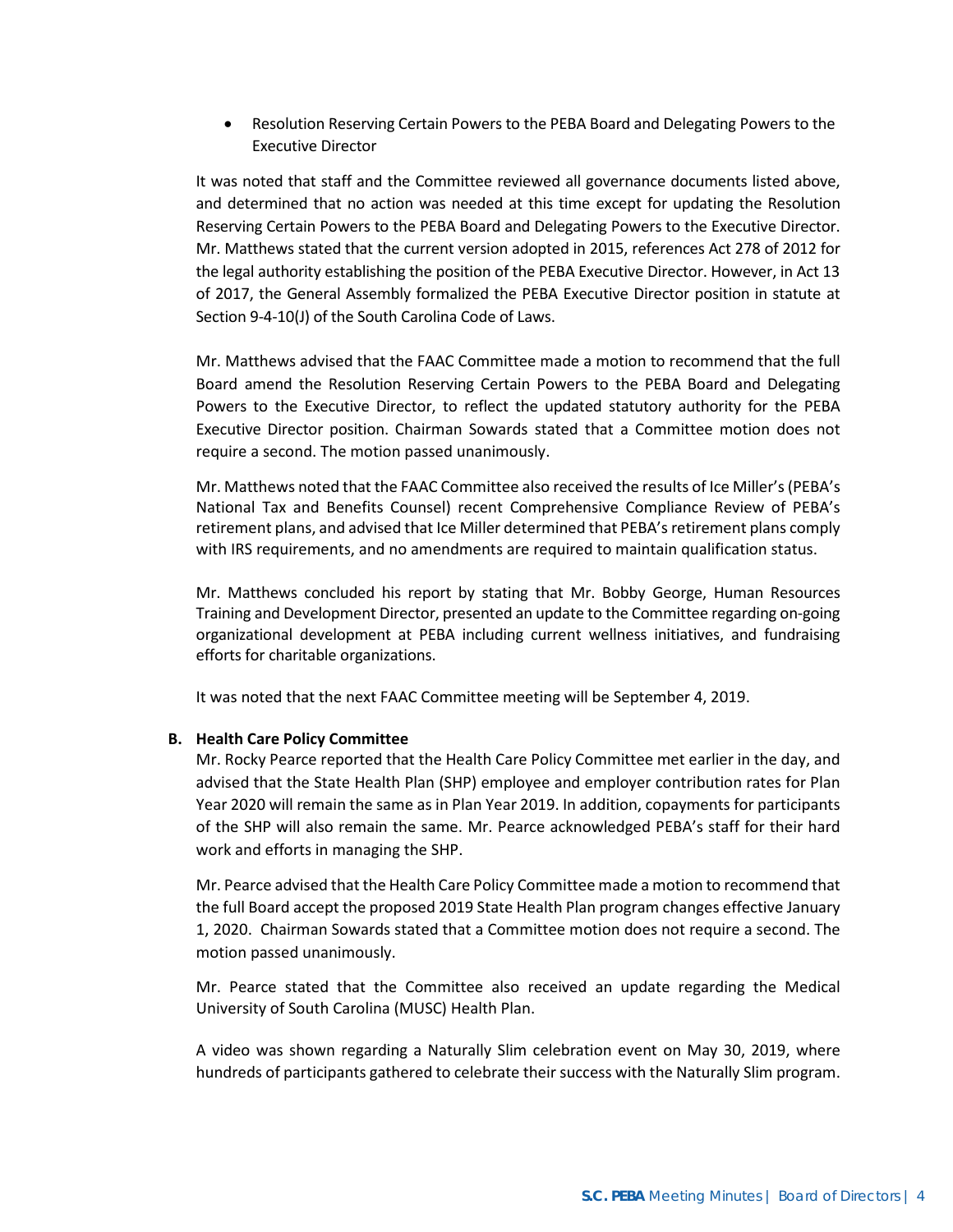Naturally Slim is an online program that promotes the concept of building skills that include mindful eating, physical activity, nutrition, and mental health.

It was noted that the next Health Care Policy Committee meeting will be September 4, 2019.

### **C. Retirement Policy Committee**

Mr. Steve Heisler reported that the Retirement Policy Committee met before the full Board meeting, and advised that Mr. Geoffrey Berg, Chief Investment Officer, and Mr. Mike Hitchcock, Chief Executive Officer, from the South Carolina Retirement System Investment Commission (RSIC), discussed estimates on year end performance.

Mr. Heisler stated that representatives from Segal Marco Advisors presented the South Carolina Defined Contribution Plan (SCDCP) investment report, and the State Optional Retirement Plan (State ORP) investment report for the quarter ending March 31, 2019.

Mr. Heisler also reported that Ms. Nancy Ornduff, from Empower Retirement, presented the first quarter plan activity summary.

Ms. Peggy Boykin, Executive Director, stated that the fiscal year 2020 General Appropriations Act provided increases in the salaries for the members of the Judges and Solicitors Retirement System (JSRS), as well as increased employer contributions to JSRS to amortize the cost of the additional liabilities accrued in JSRS as a result of salary increases. Ms. Boykin advised that the General Assembly appropriated funds in the budget to increase the JSRS employer contribution rate to 62.94 percent effective July 1, 2019.

Mr. Heisler advised that the Retirement Policy Committee made a motion to recommend to the PEBA Board that it increase the JSRS employer contribution rate to 62.94 percent for the 2020 fiscal year to conform to the funding appropriated for such contributions in the 2019-2020 state budget. Chairman Sowards stated that a Committee motion does not require a second. The motion passed unanimously.

Ms. Boykin stated that in Act 13 of 2017, the General Assembly established a schedule of increased employer contributions, and a schedule of the maximum funding period for the South Carolina Retirement System (SCRS) and the South Carolina Police Officers Retirement System (PORS), designed to pay off those systems' existing liabilities with maximum amortization periods. In the General Appropriations Act for the 2020 fiscal year, the General Assembly appropriated funds sufficient to support contribution rates for JSRS that would be expected to amortize the unfunded liabilities of JSRS on the same schedule established for SCRS and PORS.

Mr. Heisler advised that the Retirement Policy Committee made a motion to recommend to the PEBA Board that it adopt the JSRS Contribution Rate Policy. Chairman Sowards stated that a Committee motion does not require a second. The motion passed unanimously.

It was noted that the next Retirement Policy Committee meeting will be September 4, 2019.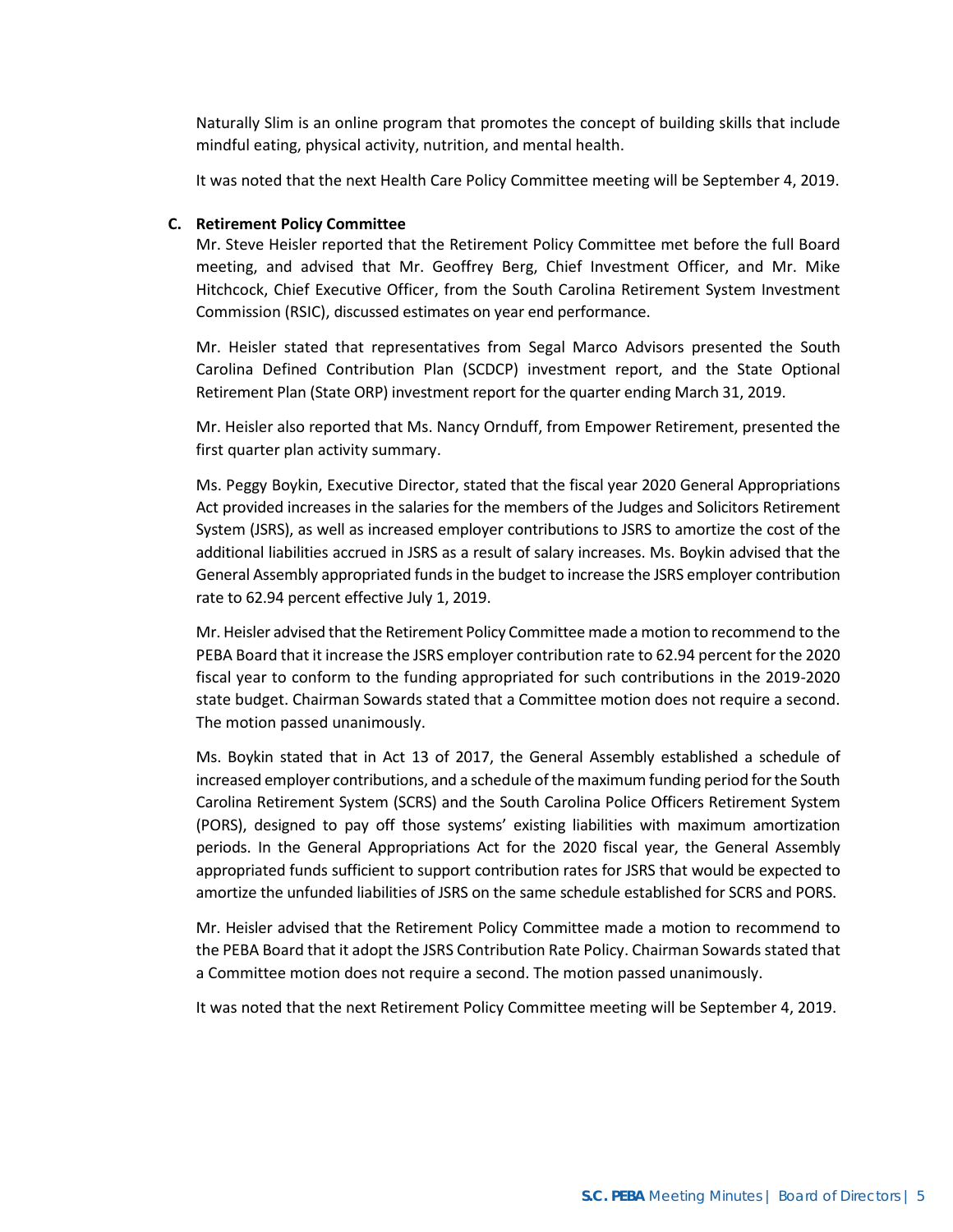### **VI.Old Business**

# **Director's Report**

Ms. Boykin stated that last year's appropriations bill includes \$49.7 million for full funding of the State Health Plan; \$32.4 million to cover the general fund share of the one percent of the increase in employer contribution rates; and \$2.9 million to add additional funding for the JSRS plan.

Ms. Boykin advised that 22 employee service awards were issued during Employee Appreciation Week this past May, including thee employees who met their 30-year milestone and one employee who met their 40-year milestone.

Ms. Boykin reported that the State Auditor's office has selected Funston Advisory Services (Funston), to conduct PEBA's 2019 fiduciary audit. Ms. Boykin advised that Funston was onsite the second week of June, and interviewed a large number of staff. In addition, Funston will also be reaching out to interview Board members next week.

Ms. Boykin announced upgrades to MyBenefits, which is a secure online website that members and employers use to enroll or change insurance coverages. Employers will now be able to upload new hire documents directly into MyBenefits.

Ms. Boykin advised that Financial Services staff is working diligently on completing the audited financial statements that are provide annually to the Comptroller General's Office, and used in the Comprehensive Annual Financial Report.

Ms. Boykin advised that one of Funston's previous recommendations was to consider abolishing the Retirement/Pre-Retirement Advisory Panel, and incorporating this group into a broader stakeholder meeting which will be discussed at the next joint PEBA/RSIC stakeholder meeting on July 31, 2019, and the next Retirement/Pre-Retirement Advisory Panel meeting.

Ms. Boykin stated that PEBA will complete an information technology disaster recovery and business continuity test in Philadelphia, Pennsylvania, next month to test the restoration of all production systems from PEBA's back-up system.

Ms. Boykin announced that the Benefits at Work Conference will be August 26-28, 2019, at the Columbia Metropolitan Convention Center. This conference is dedicated to informing employers on open enrollment and benefit changes for 2019. Ms. Boykin thanked PEBA's employer services staff for all of their hard work to ensure that the BAW conference is a success.

#### **Roundtable Discussion**

At the conclusion of the Director's Report, Chairman Sowards provided an opportunity for a roundtable discussion.